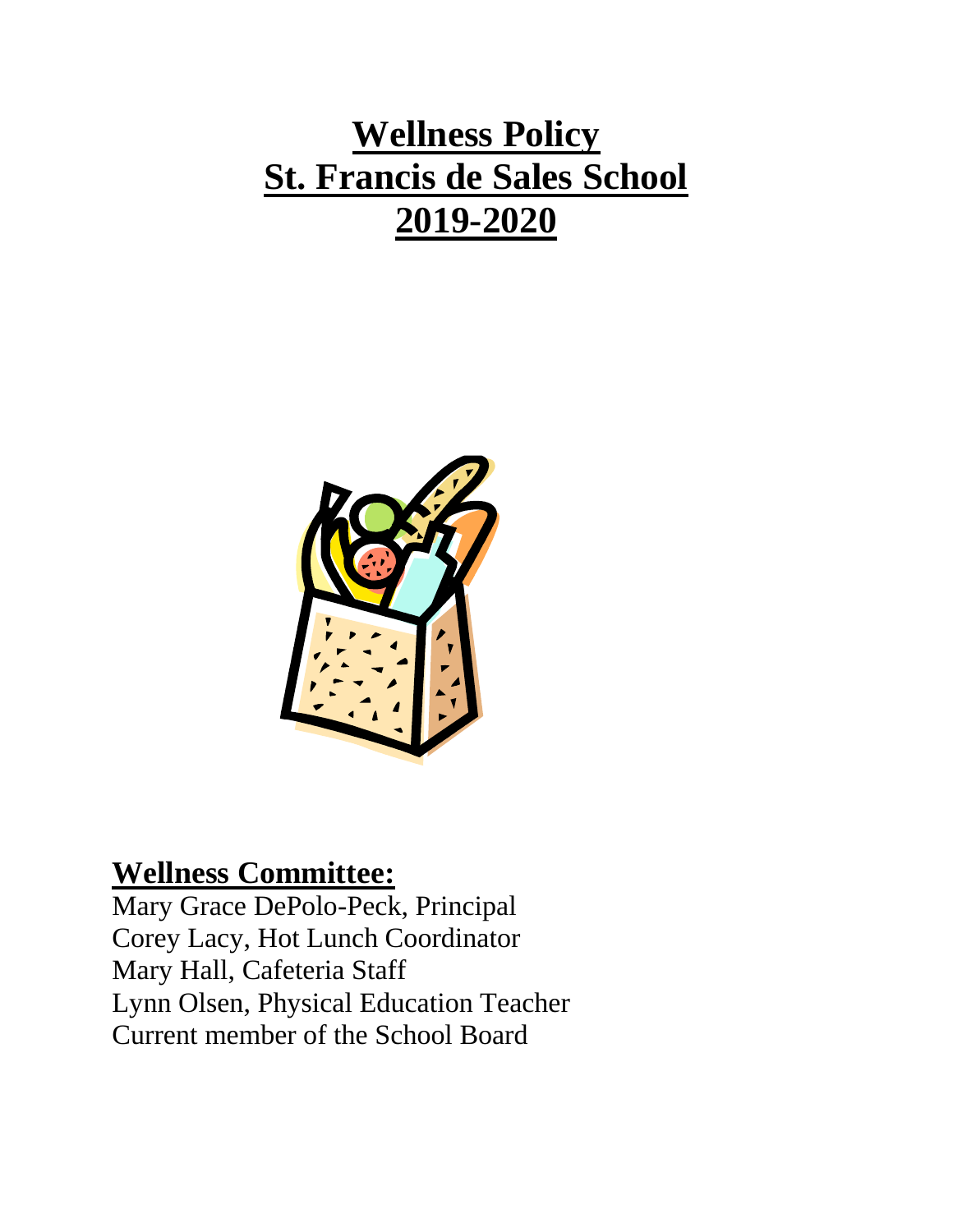### **Area 1: Setting Nutrition Education Goals**

- Students will receive nutrition education within the regular curriculum.
- Students will receive additional nutrition education in Health classes for grades  $PK 8$ .
- Teachers will promote "healthy lifestyle" within their classroom with activities and appropriate materials.
- Nutritional information will be shared with parents and guardians within the school newsletter.
- St. Francis School staff will use community resources such as speakers, etc., to promote "healthy lifestyle" with faculty, students, and parents.

## **Area 2: Setting Physical Activity Goals**

- Students will be given the opportunity for physical activity through: the Physical Education classes for grades  $K - 8$  and with daily recess for grades  $K - 5$ .
- $\bullet$  St. Francis School will sponsor extra curricular activities such as basketball, volleyball, & cheerleading for students in grades  $3 - 8$ . Students in grades  $6 - 8$  will also have the opportunity to participate in WVSSAC-sponsored sports*.*
- St. Francis School will distribute information for other sports activities available within the local community such as YMCA or UPWARD basketball and soccer.
- Middle school students will have an additional opportunity for physical activity during "Fun Friday."
- St. Francis School will provide opportunities for physical activity for all students staying in "After School Care."
- Students will participate in the "President's Physical Challenge" program as part of their Physical Education class.
- Students will also have the opportunity to participate in "Jump Rope or Hoops for Heart" and "Race for Education."

# **Area 3: Establishing Nutrition Standards for Foods Available on School Grounds**

- St. Francis School does not have vending machines within the school building and will not acquire any in the future.
- St. Francis School will use "Team Nutrition" guidelines for foods and beverages sold at school sponsored events.
- Home-School Association will assist school in setting guidelines for healthy snack choices at all school parties and celebrations. They will use and distribute the "Let's Party" booklet to all Home Room Coordinators.
- No marketing or advertising of non-nutritious foods or beverages will be displayed in the school or cafeteria.
- Water will be available to students on each classroom floor of the school, in the cafeteria, and in the gym.